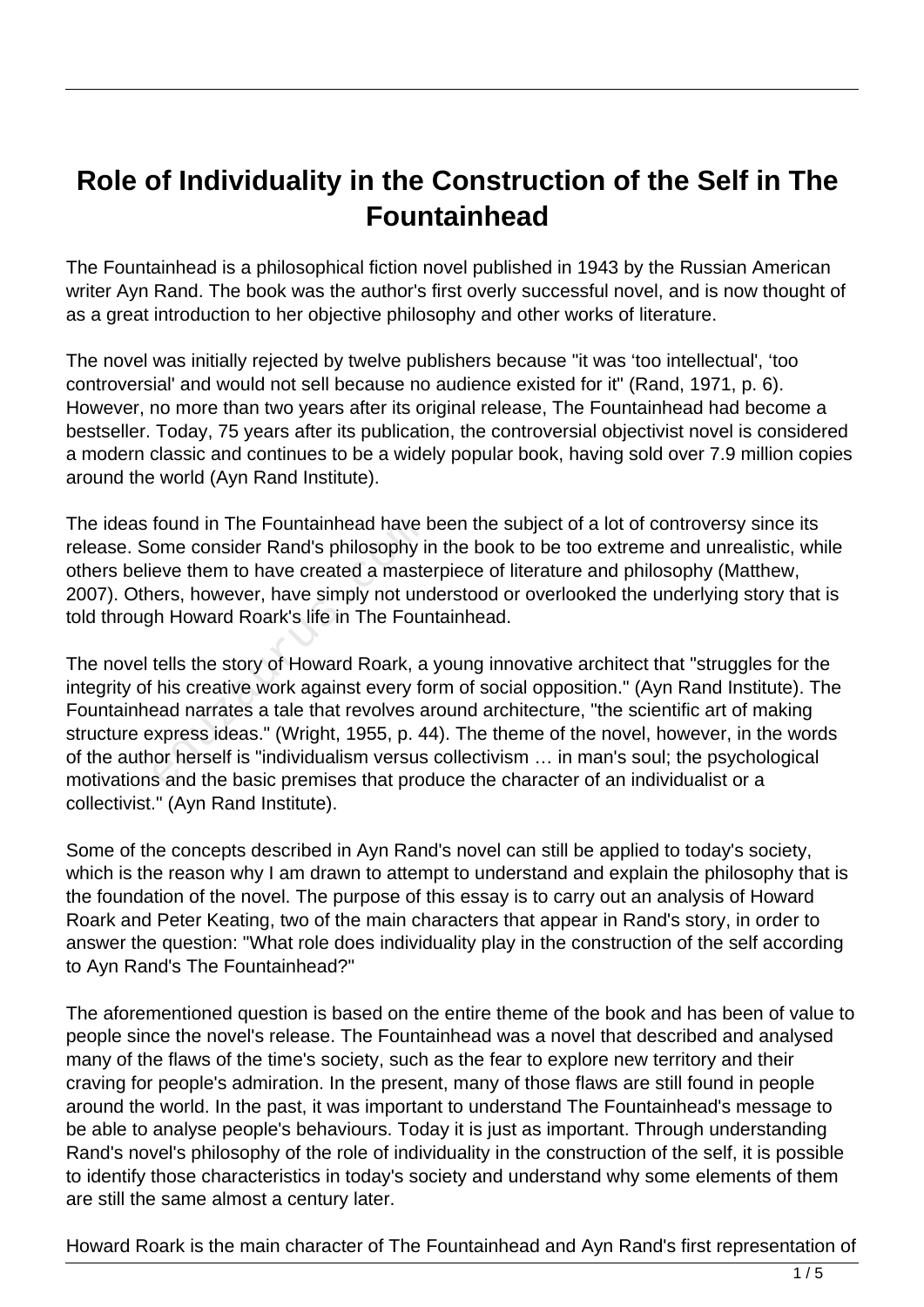her objectivist philosophy's ideal man. He is a true independent and individualist architect that firmly stands for his morals and beliefs, even when faced with obstacles from critics, colleagues and the society around him. Throughout the entirety of Rand's novel, Roark finds himself in various different situations; sometimes he is successful, at other instances he's at incredibly low points, being critiqued by multiple paper, unable to get a job, and at times even at court. However, there isn't even one moment in which Roark stops being the individualist that Rand envisioned when she created him; he never once doubts or changes his beliefs, methods, or passion in the slightest.

Roark's story in The Fountainhead begins when he's expelled from the Architectural School of the Stanton Institute of Technology for not submitting to the institute's traditions towards architectural design. Once this occurs, the school's dean proposes to Roark to take a year off to grow out of his modernist style of "sheer insanity" (Rand, 1971, p. 21) and then resume his studies at the Institute of Technology. The young architect, however, refuses the offer saying "I won't be back. I have nothing further to learn here." (Rand, 1971, p. 22). He explains that all he needed to learn from the institute was in the structural sciences to later be able to create buildings in his own way, and that the institute's traditions in architectural design would give him nothing, so it would be best for him to abandon his education at the Architectural School.

This expulsion is the first instance in which Roark is faced with the decision of ignoring his morals and being successful, or standing for his beliefs and facing consequences. If Roark had decided to conform to the school's artistic traditions, he could have graduated and become a renowned architect. Nevertheless, he chose to stand for his own architectural style at the expense of a degree for his education. o it would be best for him to aband<br>sion is the first instance in which F<br>d being successful, or standing for<br>conform to the school's artistic tra<br>architect. Nevertheless, he chose<br>f a degree for his education.<br>ng the Arch

After leaving the Architectural School of the Stanton Institute of Technology, Howard Roark decides to move to New York to look for a job with Henry Cameron, another innovative architect who had been famous in the 1880s for being the first to create buildings in a never before seen style, which happened to be very similar to Roark's. For years Cameron had been the best in his profession, but when Roark went looking for a job with him, he was "nobody anymore!" (Rand, 1971, p. 36). And yet, Roark went straight to his office and didn't hesitate to work for fifteen dollars a week, because Cameron understood Roark's style, story, and passion for architecture better than anyone else, and with him, Roark would be doing what he always intended to do, create new unique buildings that served their intended purpose.

Howard Roark described his rules for architecture in the following way. A building is alive, like a man. Its integrity is to follow its own truth, its one single theme, and to serve its own single purpose. A man doesn't borrow pieces of his body. A building doesn't borrow hunks of its soul. Its maker gives it the soul and every wall, window and stairway to express it. (Rand, 1971, p. 24)Henry Cameron shared this idea, and for that reason, Roark didn't even consider working with anyone other than him, even if it could have meant more recognition and money for him. This is another moment in Roark's story where it is evident that the young architect cares more about his beliefs than about fame or success. Before heading to New York, Peter Keating, a fellow architect from the Stanton Institute of Technology, offered Howard to try to get him a job at Francon & Heyer, a very prestigious architectural firm. Roark, however refused, proving once again that he wouldn't disregard his ideals to be wealthy and well-known.

After years of working with Henry Cameron, the previously famous architect retired, and Roark found himself having to work in other architectural firms, including Francon & Heyer, until he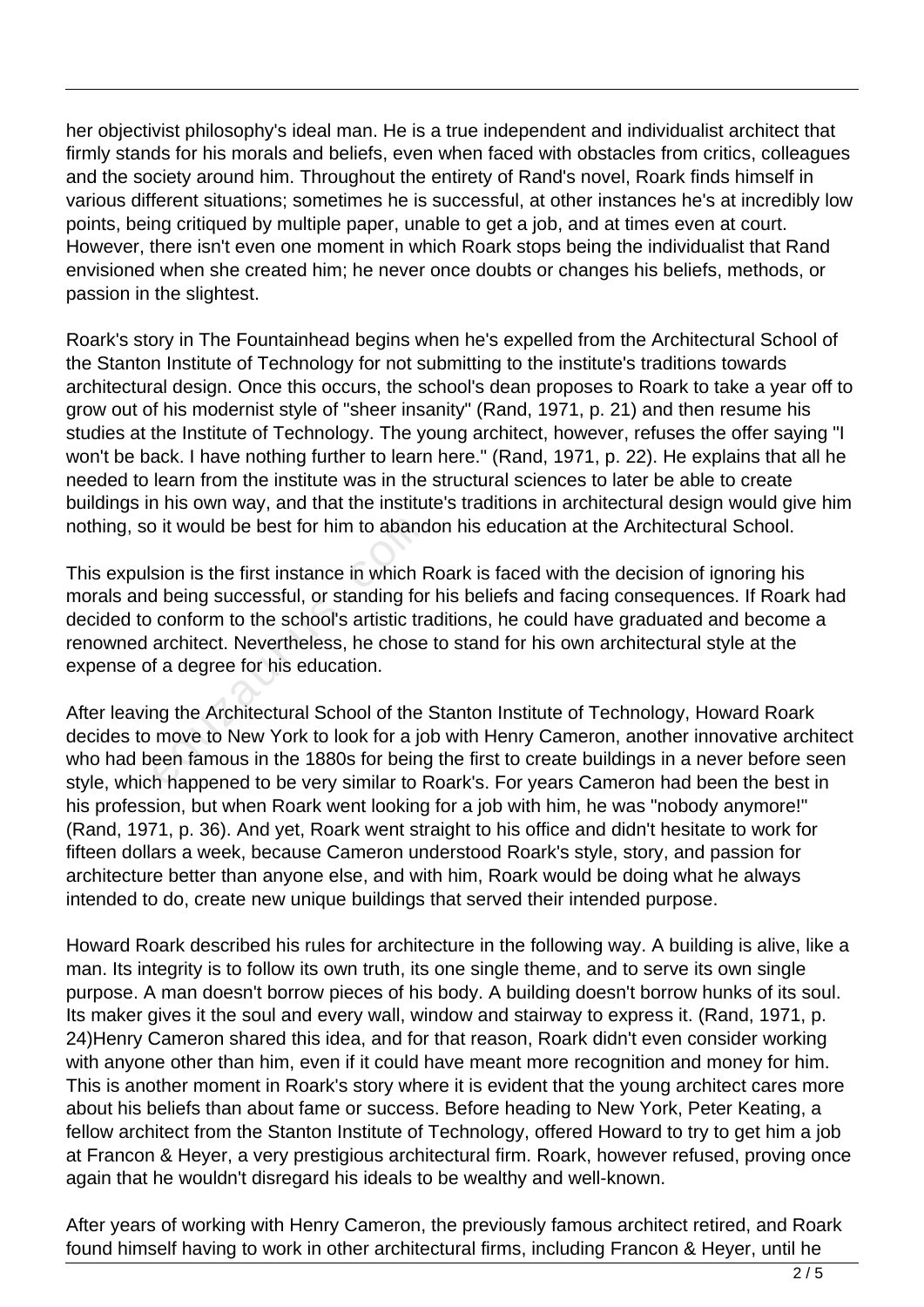later was able to open his own office. Some years later, however, after a long time of not receiving any commissions, Roark was forced to close it due to his financial instability after having refused a project that would pay him a large commission. The young individualist's submitted design for the project had been chosen, but the board had changed the architect's building, modifying it to include Greek styles of architecture, a decision that lead Roark to decline the offer, even if doing so would mean he had to give up his office.

Once Howard had closed his office, he went to work at a granite quarry in Connecticut because, after seeing his modified design, he felt like he couldn't be an architect for a while; he said he didn't want to touch, see, or help architects do what they were doing (Rand, 1971, p. 198). Roark, when faced with financial instability, decided to work a plain workman's job instead of compromising his morals and asking for jobs at prominent architectural firms or working on popular projects.

Throughout The Fountainhead, there are multiple other similar situations in which Howard Roark's ideals lead him to reject offers and walk away from big opportunities; Roark's life is full of these scenarios. However, there are only some instances in which Roark has been able to maintain his ideals and his designs have been unconditionally approved for projects, only to see them be changed later. Such was the case of Cortlandt Homes.Cortlandt Homes was a government housing project to be built in Astoria, on the shore of the East River. It was planned as a gigantic experiment in low-rent housing, to serve as model for the whole country; for the whole world. (Rand, 1971, p. 565)It was a project desperately wanted by Peter Keating, but his chances at getting it by himself were very slim. Thus, the renowned architect paid a visit to his previous fellow Stanton student, Howard Roark, and asked for his help. Roark agreed to design Cortlandt Homes for Peter with the one condition, for it to be built exactly as Howard designed it. The individualist agreed to get no recognition or pay for it, so long as the housing project was erected how Roark decided it should. This decision is described by Howard as "A private, personal, selfish, egotistical motivation." (Rand, 1971, p. 580). Keating agreed, and both architects signed a contract that specified that, as long as Cortlandt was built following Roark's design, the fact that the project had not been created by Peter Keating would never be known. is ideals and his designs have been<br>anged later. Such was the case ont housing project to be built in As<br>tic experiment in low-rent housing<br>ld. (Rand, 1971, p. 565)It was a pr<br>t getting it by himself were very sli<br>ellow St

Once the Cortlandt Homes deal had been settled between Howard Roark and Peter Keating, and the former had given the credited architect all the sketches for the project, Roark went sailing with a colleague of his for a few months. When he came back, the individualist found out that two designer had been hired to work along Keating in the Cortlandt Homes housing project, and that Roark and Keating's contract had been breached; his design had been altered.

In this instance, as opposed to the other situations mentioned, Roark doesn't have to decide if he should pay attention to his morals when constructing a building. For this project, Roark had maintained his ethics and created a design; however, his ideals had been ignored and his vision had been changed, and the individualist had no say in the matter. Thus, Roark decides to dynamite the building.I destroyed [Cortlandt] because I did not choose to let it exist. […] I agreed to design Cortlandt for the purpose of seeing it erected as I designed it and for no other reason. That was the price I set for my work. I was not paid. […] But the owners of Cortlandt got what they needed from me. They wanted a scheme devised to build a structure as cheaply as possible. They found no one else who could do it to their satisfaction. I could and did. They took the benefit of my work and made me contribute it as a gift. But I am not an altruist. I do not contribute gifts of this nature. (Rand, 1971, p. 683-684)Here Roark demonstrates that he will in no way allow his ideals to be ignored; he will go to extreme measure only to make sure that his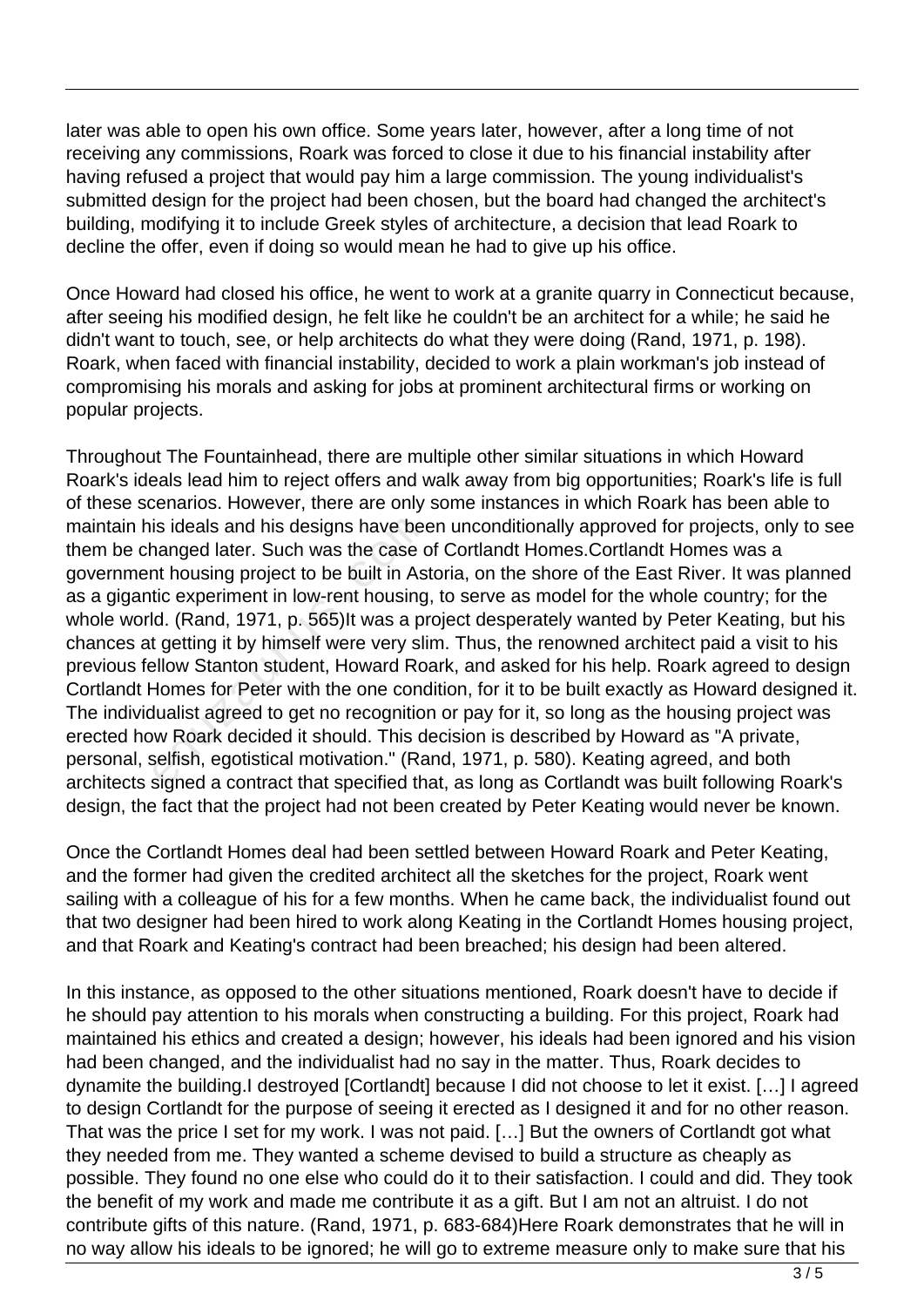morals aren't compromised. This is the exact reason why the individualist Howard Roark is Ayn Rand's perfect embodiment of objectivism's ideal man.

Objectivism is, in the words of the Russian-American creator of the system herself, a philosophy for living on Earth, a system of thought that describes the abstract principles by which a man must think and act in order to live a proper life (Ayn Rand Institute, 1971). She also said "My philosophy, in essence, is the concept of man as a heroic being, with his own happiness as the moral purpose of his life, with productive achievement as his noblest activity, and reason as his only absolute." (Rand, 1957). This is also a perfect description of Roark's character, who also matches completely with objectivism's definition of an individualist. Individualism regards man [...] as an independent, sovereign entity who possesses an inalienable right to his own life, a right derived from his nature as a rational being. Individualism holds that a civilized society, or any form of association, cooperation or peaceful coexistence among men, can be achieved only on the basis of the recognition of individual rights — and that a group, as such, has no rights other than the individual rights of its members. (Rand, 1964, p. 122)This is an excellent description of The Fountainhead's protagonist. Roark is the only person in control of his life and his decisions, the only human that has the right to his life. In Rand's novel, Howard Roark is a selfish person, an egoist. He is an individualist, he is the single owner of his life and his choices; he does only what is best for him and what gives him joy, which is what makes him an egoist, a person whose "individual self-interest is the actual motive of all conscious action" (Merriam-Webster's Online Dictionary, 2018). son, an egoist. He is an individual<br>hly what is best for him and what g<br>ose "individual self-interest is the<br>Online Dictionary, 2018).<br>of Roark's individuality, he was ablism, is good. This is also what lea<br>them be twisted

Because of Roark's individuality, he was able to create his egoist personality, which, according to objectivism, is good. This is also what lead the architect to always stand firmly for his ideals and not let them be twisted by anyone in any way.

It is clear that Roark is the hero of The Fountainhead, and every hero has a villain. Howard Roark's antagonist is society as a whole, but in Rand's novel, this is portrayed through another main character of the story, Peter Keating. He is a conformist, and objectivism's ideal representation of the selfless man; he will do anything to ensure himself a spot at the top of the social ladder. In The Fountainhead, Roark and Keating often found themselves in similar stages at their lives. Each architect's situations, however, could not have been more opposite.

Peter Keating, like Roark, studied at the Architectural School of the Stanton Institute of Technology. Nonetheless, Keating's situation was much different from Roark's. While the latter mentioned was expelled before concluding his studies, Peter Keating graduated was "star student of Stanton, president of the student body, captain of the track team, member of the most important fraternity, voted the most popular man on the campus." (Rand, 1971, p. 29) and had graduated with honors.

On his graduation day, Keating recalled having wanted to be an artist as a young boy; It was his mother who had chosen a better field in which to exercise his talent for drawing. "Architecture," she had said, "is such a respectable profession. Besides, you meet the best people in it." She had pushed him into his career, he had never known when or how. (Rand, 1971, p. 31)This is a good representation of how Keating only does what will please others and get him approval. He didn't really want to study architecture; he didn't want to graduate at the top of his class. He only did those things to get social recognition and because it was what others expected of him.

Peter's graduation was on the same day as Howard's expulsion, which meant that both